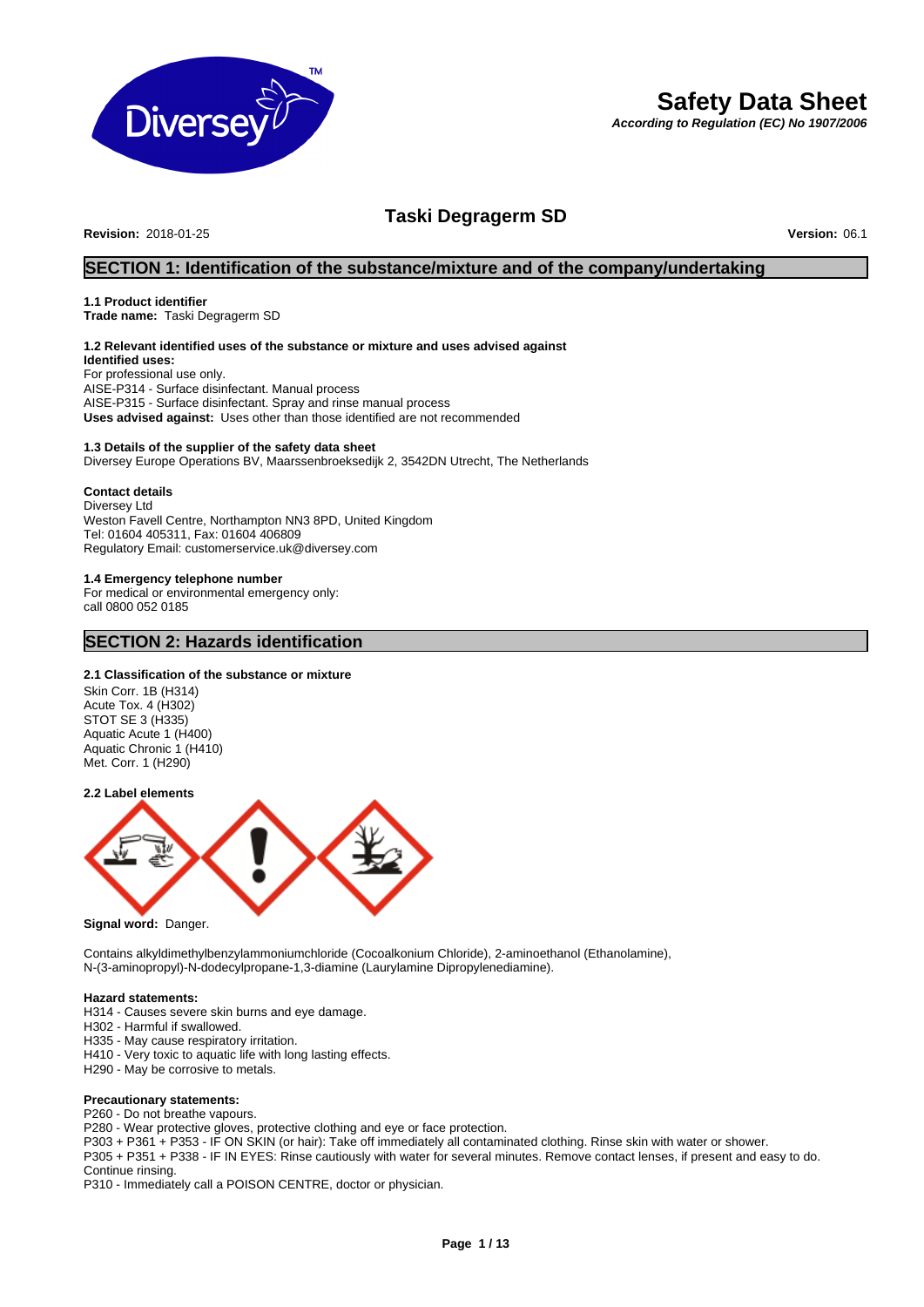### **2.3 Other hazards**

No other hazards known

The product does not meet the criteria for PBT or vPvB in accordance with Regulation (EC) No 1907/2006, Annex XIII

# **SECTION 3: Composition/information on ingredients**

#### **3.2 Mixtures**

| Ingredient(s)                                  | <b>EC</b> number | <b>CAS number</b> | <b>REACH number</b> | <b>Classification</b>                                                                                                                        | <b>Notes</b> | Weight<br>percent |
|------------------------------------------------|------------------|-------------------|---------------------|----------------------------------------------------------------------------------------------------------------------------------------------|--------------|-------------------|
| alkyldimethylbenzylammoniumchloride            | 270-325-2        | 68424-85-1        | No data available   | Skin Corr. 1B (H314)<br>Acute Tox. 4 (H302)<br>Acute Tox. 4 (H312)<br>Aquatic Acute 1 (H400)<br>Aquatic Chronic 1<br>(H410)                  |              | 20-30             |
| alkyl alcohol ethoxylate                       | Polymer*         | 69011-36-5        | $[4]$               | Acute Tox. 4 (H302)<br>Eye Dam. 1 (H318)                                                                                                     |              | $10 - 20$         |
| 2-aminoethanol                                 | 205-483-3        | 141-43-5          | 01-2119486455-28    | Skin Corr. 1B (H314)<br>Acute Tox. 4 (H302)<br>Acute Tox. 4 (H312)<br>Acute Tox. 4 (H332)<br>STOT SE 3 (H335)<br>Aquatic Chronic 3<br>(H412) |              | $3 - 10$          |
| N-(3-aminopropyl)-N-dodecylpropane-1,3-diamine | 219-145-8        | 2372-82-9         | No data available   | Acute Tox. 3 (H301)<br>Skin Corr. 1A (H314)<br>STOT RE 2 (H373)<br>Aquatic Acute 1 (H400)                                                    |              | $1 - 3$           |

\* Polymer.

For the full text of the H and EUH phrases mentioned in this Section, see Section 16.

Workplace exposure limit(s), if available, are listed in subsection 8.1.

[1] Exempted: ionic mixture. See Regulation (EC) No 1907/2006, Annex V, paragraph 3 and 4. This salt is potentially present, based on calculation, and included for classification and labelling purposes only. Each starting material of the ionic mixture is registered, as required.

[2] Exempted: included in Annex IV of Regulation (EC) No 1907/2006.

[3] Exempted: Annex V of Regulation (EC) No 1907/2006.

[4] Exempted: polymer. See Article 2(9) of Regulation (EC) No 1907/2006.

# **SECTION 4: First aid measures**

**4.1 Description of first aid measures**

| <b>General Information:</b>                                     | Symptoms of intoxication may even occur after several hours. It is recommended to continue          |
|-----------------------------------------------------------------|-----------------------------------------------------------------------------------------------------|
|                                                                 | medical observation for at least 48 hours after the incident. If breathing is irregular or stopped, |
|                                                                 | administer artificial respiration.                                                                  |
| Inhalation:                                                     | Call a POISON CENTRE, doctor or physician if you feel unwell.                                       |
| <b>Skin contact:</b>                                            | Wash skin with plenty of lukewarm, gently flowing water for at least 30 minutes. Take off           |
|                                                                 | immediately all contaminated clothing and wash it before re-use. Immediately call a POISON          |
|                                                                 | CENTRE, doctor or physician.                                                                        |
| Eye contact:                                                    | Immediately rinse eyes cautiously with lukewarm water for several minutes. Remove contact lenses,   |
|                                                                 | if present and easy to do. Continue rinsing. Immediately call a POISON CENTRE, doctor or            |
|                                                                 | physician.                                                                                          |
| Ingestion:                                                      | Rinse mouth. Immediately drink 1 glass of water. Do NOT induce vomiting. Keep at rest.              |
|                                                                 | Immediately call a POISON CENTRE, doctor or physician.                                              |
| Self-protection of first aider:                                 | Consider personal protective equipment as indicated in subsection 8.2.                              |
| 4.2 Most important symptoms and effects, both acute and delayed |                                                                                                     |
| Inhalation:                                                     | May cause respiratory irritation.                                                                   |
| Skin contact:                                                   | Causes severe burns.                                                                                |

**Skin contact:** Causes severe burns. **Eye contact:** Causes severe or permanent damage.<br> **Ingestion:** Causes severe or permanent damage.<br>
Ingestion will lead to a strong caustic e **Ingestion:** Ingestion will lead to a strong caustic effect on mouth and throat and to the danger of perforation of oesophagus and stomach.

**4.3 Indication of any immediate medical attention and special treatment needed** No information available on clinical testing and medical monitoring. Specific toxicological information on substances, if available, can be found in section 11.

# **SECTION 5: Firefighting measures**

#### **5.1 Extinguishing media**

Carbon dioxide. Dry powder. Water spray jet. Fight larger fires with water spray jet or alcohol-resistant foam.

**5.2 Special hazards arising from the substance or mixture**

No special hazards known.

#### **5.3 Advice for firefighters**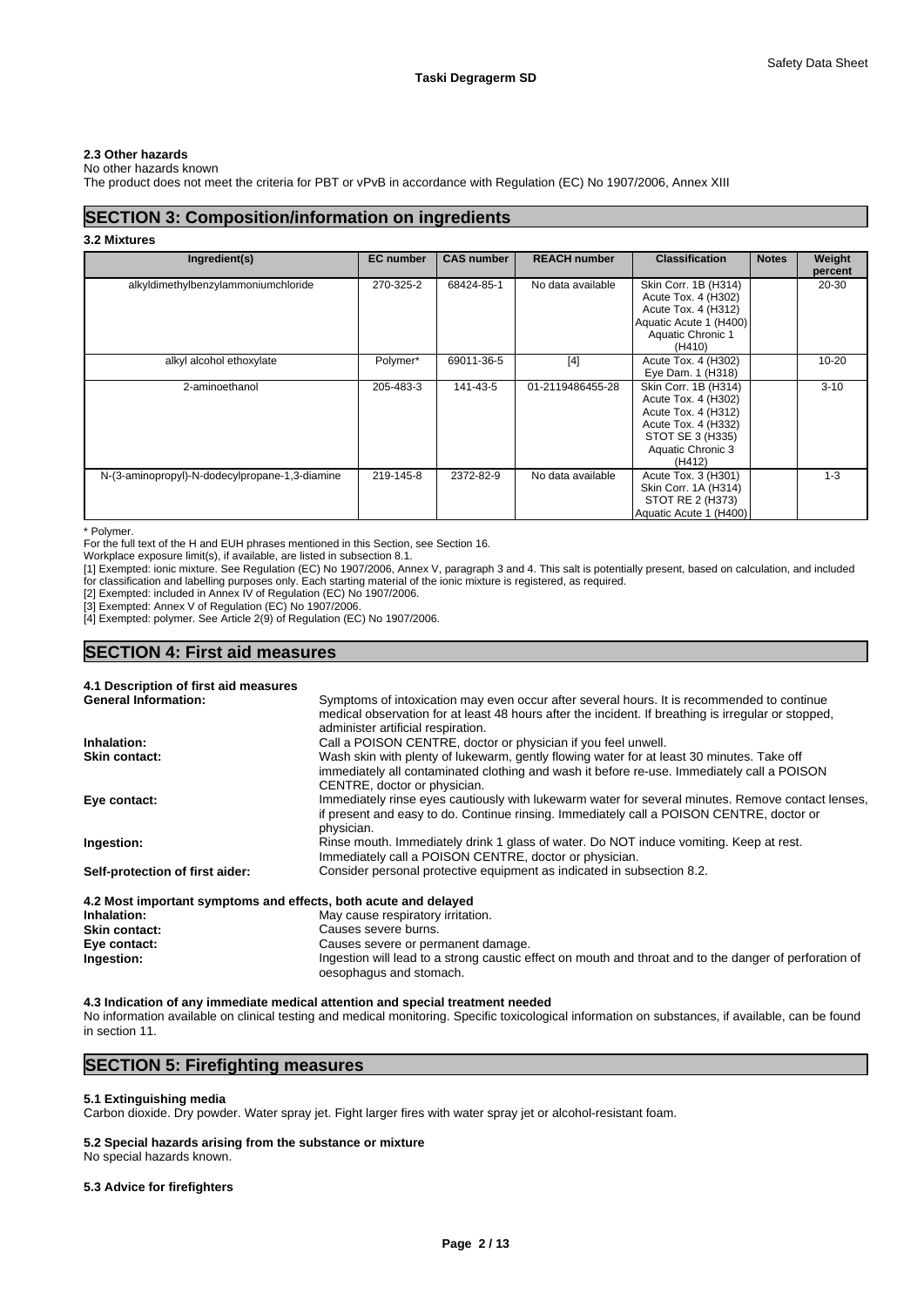As in any fire, wear self contained breathing apparatus and suitable protective clothing including gloves and eye/face protection.

### **SECTION 6: Accidental release measures**

#### **6.1 Personal precautions, protective equipment and emergency procedures**

Ensure adequate ventilation. Do not breathe dust or vapour. Wear suitable protective clothing, gloves and eye/face protection.

#### **6.2 Environmental precautions**

Do not allow to enter drainage system, surface or ground water. Do not allow to enter the ground/soil. Dilute with plenty of water. Inform responsible authorities in case undiluted product reaches drainage system, surface or ground water or the ground/soil.

#### **6.3 Methods and material for containment and cleaning up**

Use neutralising agent. Absorb with liquid-binding material (sand, diatomite, universal binders, sawdust). Ensure adequate ventilation.

#### **6.4 Reference to other sections**

For personal protective equipment see subsection 8.2. For disposal considerations see section 13.

### **SECTION 7: Handling and storage**

#### **7.1 Precautions for safe handling**

**Measures to prevent fire and explosions:**

No special precautions required.

### **Measures required to protect the environment:**

For environmental exposure controls see subsection 8.2.

#### **Advices on general occupational hygiene:**

Handle in accordance with good industrial hygiene and safety practice. Keep away from food, drink and animal feeding stuffs. Do not mix with other products unless adviced by Diversey. Wash hands before breaks and at the end of workday. Wash face, hands and any exposed skin thoroughly after handling. Take off immediately all contaminated clothing. Wash contaminated clothing before reuse. Use personal protective equipment as required. Avoid contact with skin and eyes. Do not breathe vapours. Use only with adequate ventilation.

#### **7.2 Conditions for safe storage, including any incompatibilities**

Store in accordance with local and national regulations. Keep only in original container. Store in a closed container. Store in a well-ventilated place. Keep cool.

For conditions to avoid see subsection 10.4. For incompatible materials see subsection 10.5.

#### **7.3 Specific end use(s)**

No specific advice for end use available.

# **SECTION 8: Exposure controls/personal protection**

#### **8.1 Control parameters Workplace exposure limits**

Air limit values, if available:

| Ingredient(s)  | UK - Long term<br>value(s) | <b>UK</b><br>- Short term<br>value(s) |
|----------------|----------------------------|---------------------------------------|
| 2-aminoethanol | ppm                        | 3 ppm                                 |
|                | $2.5$ ma/m <sup>3</sup>    | $7.6$ ma/m <sup>3</sup>               |

Biological limit values, if available:

Recommended monitoring procedures, if available:

Additional exposure limits under the conditions of use, if available:

#### **DNEL/DMEL and PNEC values**

#### **Human exposure**

DNEL oral exposure - Consumer (mg/kg bw)

| Ingredient(s)                                  | effects | Short term - Local Short term - Systemic<br>effects | Long term - Local<br>effects | Long term - Systemic<br>effects |
|------------------------------------------------|---------|-----------------------------------------------------|------------------------------|---------------------------------|
| alkyldimethylbenzylammoniumchloride            |         |                                                     |                              | 3.4                             |
| alkyl alcohol ethoxylate                       |         |                                                     |                              |                                 |
| 2-aminoethanol                                 |         |                                                     |                              | 3.75                            |
| N-(3-aminopropyl)-N-dodecylpropane-1,3-diamine |         |                                                     |                              | 0.2                             |

DNEL dermal exposure - Worker

| Ingredient(s)                       | <b>Short term - Local</b><br>effects | Short term - Systemic<br>effects (mg/kg bw) | Long term - Local<br>effects | [Long term - Systemic]<br>effects (mg/kg bw) |
|-------------------------------------|--------------------------------------|---------------------------------------------|------------------------------|----------------------------------------------|
| alkyldimethylbenzylammoniumchloride |                                      |                                             |                              | ບ.,                                          |
| alkyl alcohol ethoxylate            |                                      |                                             |                              |                                              |
| 2-aminoethanol                      | No data available                    |                                             | No data available            |                                              |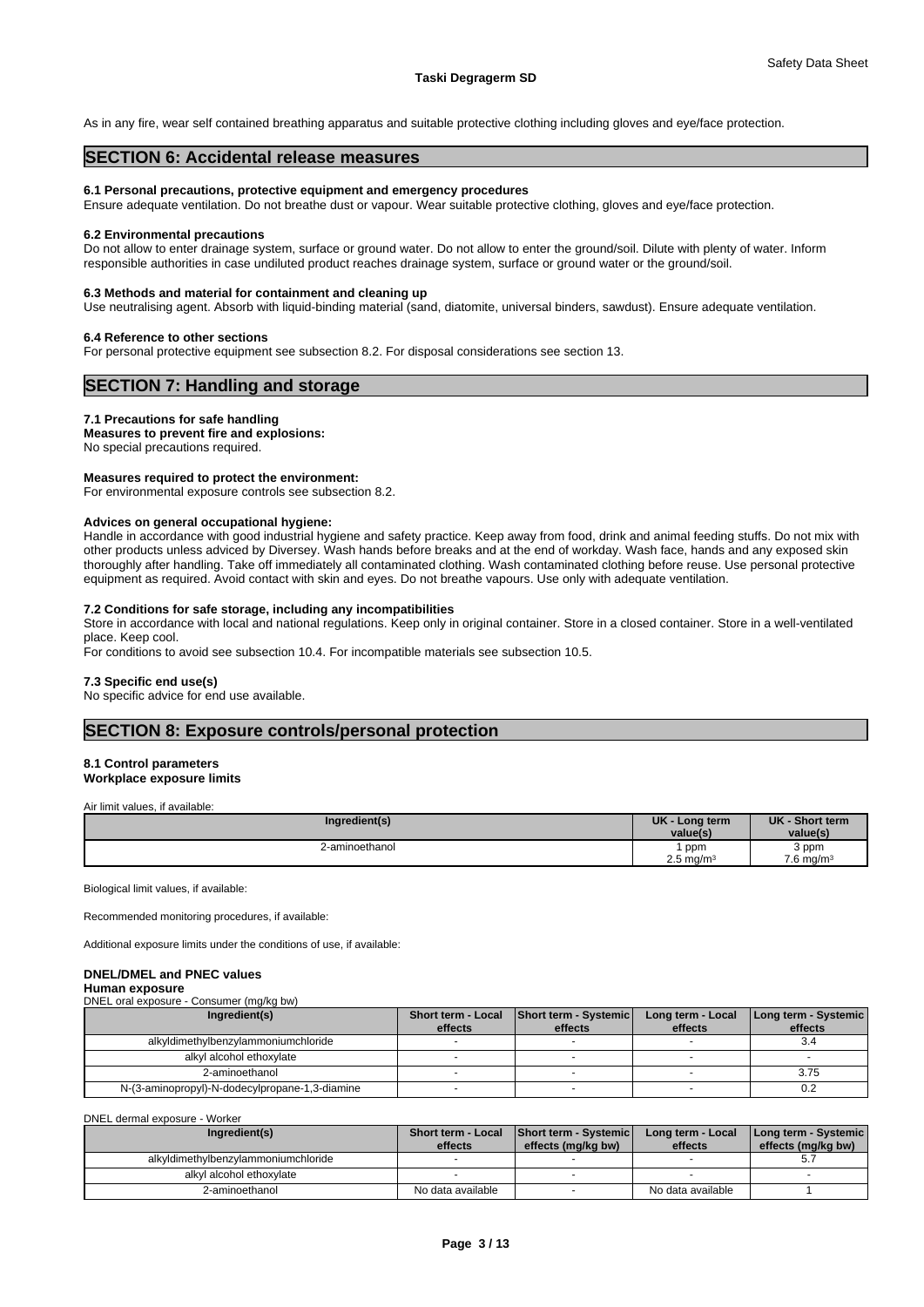| ັບ.ບ<br>$ -$ |
|--------------|
|--------------|

#### DNEL dermal exposure - Consumer

| Ingredient(s)                                  | <b>Short term - Local</b><br>effects | Short term - Systemic<br>effects (mg/kg bw) | Long term - Local<br>effects | Long term - Systemic<br>effects (mg/kg bw) |
|------------------------------------------------|--------------------------------------|---------------------------------------------|------------------------------|--------------------------------------------|
| alkyldimethylbenzylammoniumchloride            |                                      |                                             |                              | 3.4                                        |
| alkyl alcohol ethoxylate                       |                                      |                                             |                              |                                            |
| 2-aminoethanol                                 | No data available                    |                                             | No data available            | 0.24                                       |
| N-(3-aminopropyl)-N-dodecylpropane-1,3-diamine |                                      |                                             |                              | 0.54                                       |

# DNEL inhalatory exposure - Worker (mg/m<sup>3</sup>

| Ingredient(s)                                  | <b>Short term - Local</b> | Short term - Systemic | Long term - Local | Long term - Systemic |
|------------------------------------------------|---------------------------|-----------------------|-------------------|----------------------|
|                                                | effects                   | effects               | effects           | effects              |
| alkyldimethylbenzylammoniumchloride            |                           |                       |                   | 3.96                 |
| alkyl alcohol ethoxylate                       |                           |                       |                   | No data available    |
| 2-aminoethanol                                 |                           |                       | 3.3               | 3.3                  |
| N-(3-aminopropyl)-N-dodecylpropane-1,3-diamine | No data available         | No data available     | No data available | 2.35                 |

#### DNEL inhalatory exposure - Consumer (mg/m<sup>3</sup>

| DNEL inhalatory exposure - Consumer (mg/m <sup>3</sup> ) |                                      |                                         |                              |                                   |
|----------------------------------------------------------|--------------------------------------|-----------------------------------------|------------------------------|-----------------------------------|
| Ingredient(s)                                            | <b>Short term - Local</b><br>effects | <b>Short term - Systemic</b><br>effects | Long term - Local<br>effects | Long term - Systemic  <br>effects |
| alkyldimethylbenzylammoniumchloride                      |                                      |                                         |                              | 1.64                              |
| alkyl alcohol ethoxylate                                 | No data available                    | No data available                       |                              |                                   |
| 2-aminoethanol                                           |                                      |                                         |                              |                                   |
| N-(3-aminopropyl)-N-dodecylpropane-1,3-diamine           | No data available                    | No data available                       | No data available            | 0.7                               |

# **Environmental exposure** Environmental exposure - PNEC

| Ingredient(s)                                  | (mg/l) | Surface water, fresh Surface water, marine<br>(mg/l) | Intermittent (mg/l) | Sewage treatment<br>plant (mg/l) |
|------------------------------------------------|--------|------------------------------------------------------|---------------------|----------------------------------|
| alkyldimethylbenzylammoniumchloride            | 0.0009 | 0.00009                                              | 0.00016             | υ.4                              |
| alkyl alcohol ethoxylate                       |        |                                                      |                     |                                  |
| 2-aminoethanol                                 | 0.085  | 0.0085                                               | 0.025               | 100                              |
| N-(3-aminopropyl)-N-dodecylpropane-1,3-diamine | 0.001  | 0.0001                                               | 0.00015             | 1.33                             |

### Environmental exposure - PNEC, continued

| Ingredient(s)                                  | <b>Sediment, freshwater I</b><br>(mg/kg) | Sediment, marine<br>(mg/kg) | Soil (mg/kg) | Air (mg/m <sup>3</sup> ) |
|------------------------------------------------|------------------------------------------|-----------------------------|--------------|--------------------------|
| alkyldimethylbenzylammoniumchloride            | 0.267                                    | 0.0267                      |              |                          |
| alkyl alcohol ethoxylate                       |                                          |                             |              |                          |
| 2-aminoethanol                                 | 0.425                                    | 0.0425                      | 0.035        | 0.025                    |
| N-(3-aminopropyl)-N-dodecylpropane-1,3-diamine | 8.5                                      | 0.85                        | 45.34        |                          |

#### **8.2 Exposure controls**

*The following information applies for the uses indicated in subsection 1.2 of the Safety Data Sheet. If available, please refer to the product information sheet for application and handling instructions. Normal use conditions are assumed for this section.*

) and  $\overline{\phantom{a}}$ 

*Recommended safety measures for handling the undiluted product: Covering activities such as filling and transfer of product to application equipment, flasks or buckets*

| Appropriate engineering controls:       | If the product is diluted by using specific dosing systems with no risk of splashes or direct skin<br>contact, the personal protection equipment as described in this section is not required.                                                                                                                                                                  |
|-----------------------------------------|-----------------------------------------------------------------------------------------------------------------------------------------------------------------------------------------------------------------------------------------------------------------------------------------------------------------------------------------------------------------|
| Appropriate organisational controls:    | Avoid direct contact and/or splashes where possible. Train personnel.                                                                                                                                                                                                                                                                                           |
| Personal protective equipment           |                                                                                                                                                                                                                                                                                                                                                                 |
| Eye / face protection:                  | Safety glasses or goggles (EN 166). The use of a full-face shield or other full-face protection is<br>strongly recommended when handling open containers or if splashes may occur.                                                                                                                                                                              |
| Hand protection:                        | Chemical-resistant protective gloves (EN 374). Verify instructions regarding permeability and<br>breakthrough time, as provided by the gloves supplier. Consider specific local use conditions, such<br>as risk of splashes, cuts, contact time and temperature.<br>Suggested gloves for prolonged contact: Material: butyl rubber Penetration time: >= 480 min |
|                                         | Material thickness: $>= 0.7$ mm<br>Suggested gloves for protection against splashes: Material: nitrile rubber Penetration time: $>=$ 30<br>min Material thickness: $>= 0.4$ mm                                                                                                                                                                                  |
|                                         | In consultation with the supplier of protective gloves a different type providing similar protection may<br>be chosen.                                                                                                                                                                                                                                          |
| <b>Body protection:</b>                 | Wear chemical-resistant clothing and boots in case direct dermal exposure and/or splashes may<br>occur (EN 14605).                                                                                                                                                                                                                                              |
| <b>Respiratory protection:</b>          | Respiratory protection is not normally required. However, inhalation of vapour, spray, gas or<br>aerosols should be avoided.                                                                                                                                                                                                                                    |
| <b>Environmental exposure controls:</b> | Should not reach sewage water or drainage ditch undiluted or unneutralised.                                                                                                                                                                                                                                                                                     |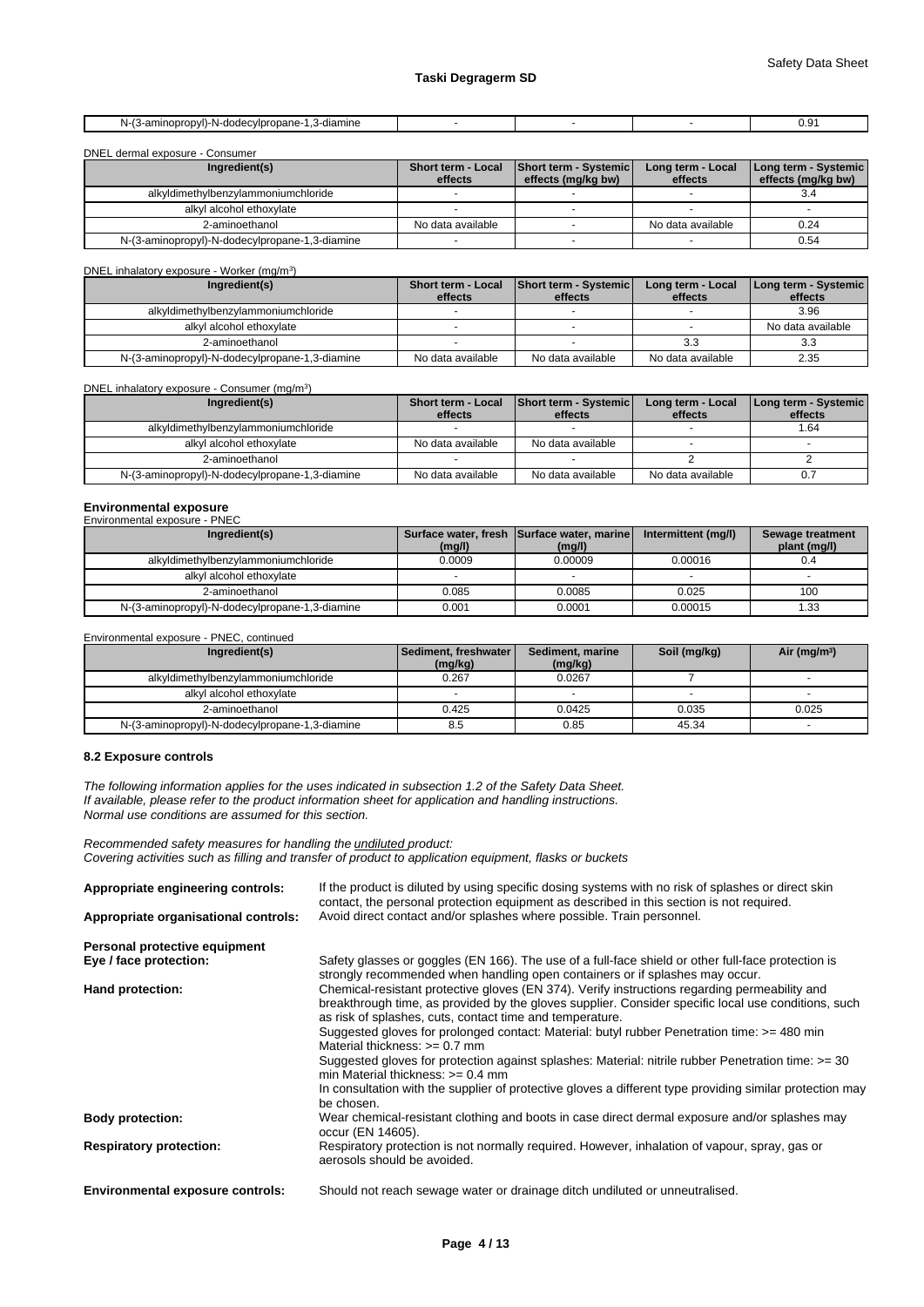*Recommended safety measures for handling the diluted product:*

**Recommended maximum concentration (%):** 1

| Appropriate engineering controls:<br>Appropriate organisational controls: | Provide a good standard of general ventilation.<br>Avoid direct contact and/or splashes where possible. Train personnel.                          |
|---------------------------------------------------------------------------|---------------------------------------------------------------------------------------------------------------------------------------------------|
| Personal protective equipment                                             |                                                                                                                                                   |
| Eye / face protection:                                                    | Safety glasses are not normally required. However, their use is recommended in those cases<br>where splashes may occur when handling the product. |
| Hand protection:                                                          | Rinse and dry hands after use. For prolonged contact protection for the skin may be necessary.                                                    |
| <b>Body protection:</b>                                                   | No special requirements under normal use conditions.                                                                                              |
| <b>Respiratory protection:</b>                                            | No special requirements under normal use conditions.                                                                                              |
| <b>Environmental exposure controls:</b>                                   | No special requirements under normal use conditions.                                                                                              |

# **SECTION 9: Physical and chemical properties**

### **9.1 Information on basic physical and chemical properties Information in this section refers to the product, unless it is specifically stated that substance data is listed**

**Physical State: Liquid Colour:** Clear, Green **Odour:** Slightly perfumed **Odour threshold:** Not applicable  $pH: \approx 11$  (neat) **Melting point/freezing point (°C):** Not determined Not relevant to classification of this product **Initial boiling point and boiling range (°C):** Not determined

Substance data, boiling point

| Ingredient(s)                                  | Value<br>$(^{\circ}C)$ | <b>Method</b>    | Atmospheric pressure<br>(hPa) |  |
|------------------------------------------------|------------------------|------------------|-------------------------------|--|
| alkyldimethylbenzylammoniumchloride            | >107                   | Method not given |                               |  |
| alkyl alcohol ethoxylate                       | > 200                  | Method not given |                               |  |
| 2-aminoethanol                                 | 169-171                | Method not given | 1013                          |  |
| N-(3-aminopropyl)-N-dodecylpropane-1,3-diamine | No data available      |                  |                               |  |

#### **Method / remark**

**Method / remark**

*( UN Manual of Tests and Criteria, section 32, L.2 )* **Flash point (°C):** Not applicable. **Sustained combustion:** Not applicable. **Evaporation rate:** Not determined **Flammability (solid, gas):** Not determined **Upper/lower flammability limit (%):** Not determined

Substance data, flammability or explosive limits, if available:

| arradiant/s                         | <b>Lower limit</b><br>(% vol) | pper limit<br>(% vol) |
|-------------------------------------|-------------------------------|-----------------------|
| alkyldimethylbenzylammoniumchloride |                               |                       |
| 2-aminoethanol                      | J.                            |                       |

## **Method / remark**

# **Vapour pressure:** Not determined

| Substance data, vapour pressure                |                   |                  |                     |
|------------------------------------------------|-------------------|------------------|---------------------|
| Ingredient(s)                                  | Value<br>(Pa)     | <b>Method</b>    | Temperature<br>(°C) |
| alkyldimethylbenzylammoniumchloride            | 2300              | Method not given | 20                  |
| alkyl alcohol ethoxylate                       | Negligible        | Method not given | $20 - 25$           |
| 2-aminoethanol                                 | 50                | Method not given | 20                  |
| N-(3-aminopropyl)-N-dodecylpropane-1,3-diamine | No data available |                  |                     |

# **Method / remark**

#### **Solubility in / Miscibility with Water:** Fully miscible **Vapour density:** Not determined **Relative density:** ≈1.05(20°C)

Substance data, solubility in water

| <u>oabolamoo aala, oorabiiliy in walor</u> |         |                  |                    |
|--------------------------------------------|---------|------------------|--------------------|
| Ingredient(s)                              | Value   | Method           | <b>Femperature</b> |
|                                            | (q/l)   |                  | $10^{\circ}$       |
| alkvldimethvlbenzvlammoniumchloride        | Soluble | Method not given |                    |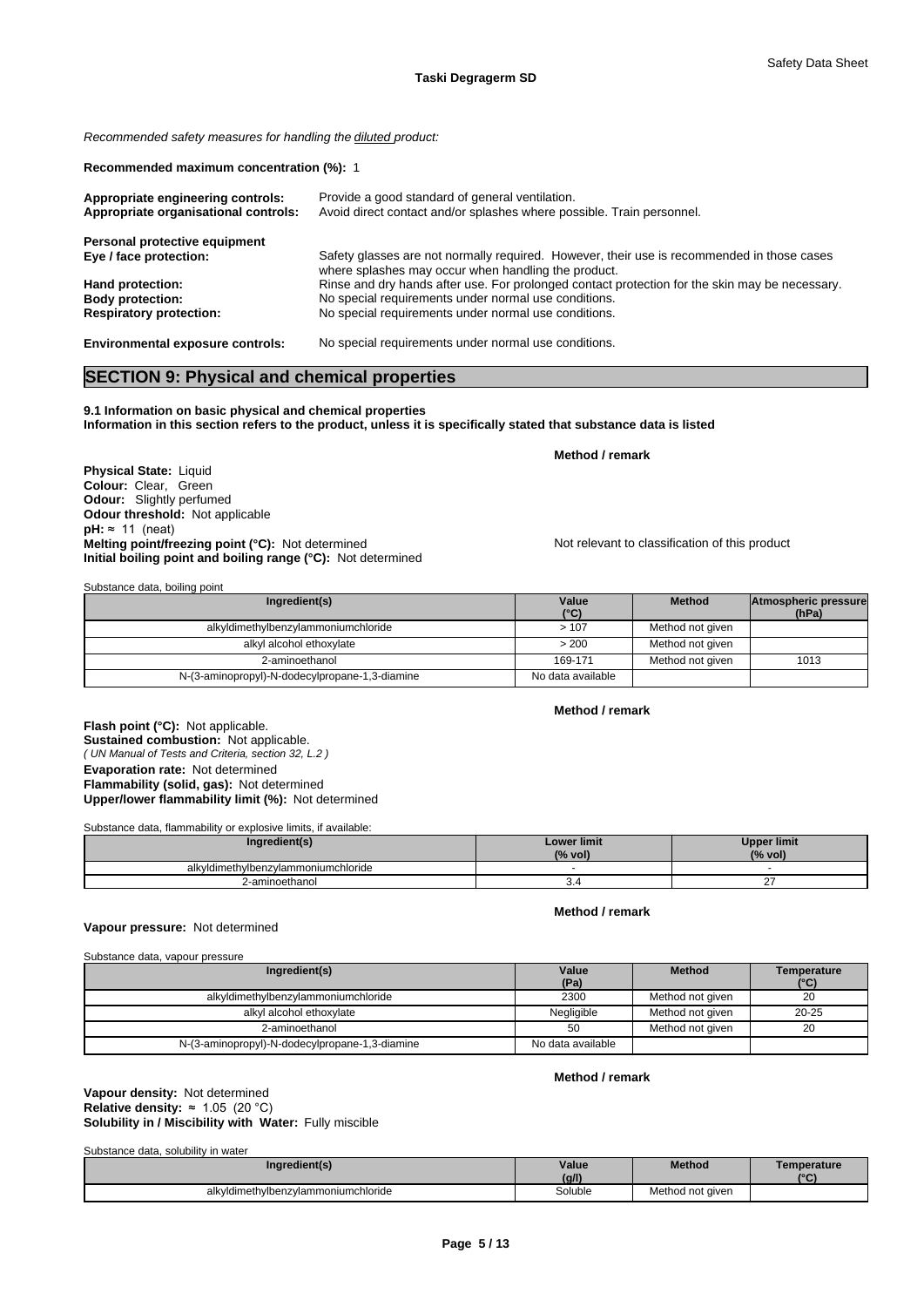#### **Taski Degragerm SD**

| l alcohol ethoxvlate<br>alkv                                  | Soluble | Method not aiven            | $\sim$<br>∠ເ |  |
|---------------------------------------------------------------|---------|-----------------------------|--------------|--|
| aminoethanol                                                  | 1000    | not given<br>.√leth.<br>iuu | 20<br>__     |  |
| $\sim$<br>minopropyl)-N-dodecylpropane-1,3-diamine<br>N-(3-am | Soluble |                             |              |  |

Substance data, partition coefficient n-octanol/water (log Kow): see subsection 12.3

**Decomposition temperature:** Not applicable. **Autoignition temperature:** Not determined **Viscosity:** Not determined **Explosive properties:** Not explosive. **Oxidising properties:** Not oxidising.

**9.2 Other information Corrosion to metals:** Corrosive **Weight of evidence** Weight of evidence

Substance data, dissociation constant, if available:

# **SECTION 10: Stability and reactivity**

#### **10.1 Reactivity**

No reactivity hazards known under normal storage and use conditions.

#### **10.2 Chemical stability**

Stable under normal storage and use conditions.

#### **10.3 Possibility of hazardous reactions**

No hazardous reactions known under normal storage and use conditions.

#### **10.4 Conditions to avoid**

None known under normal storage and use conditions.

#### **10.5 Incompatible materials**

Reacts with acids.

#### **10.6 Hazardous decomposition products**

None known under normal storage and use conditions.

# **SECTION 11: Toxicological information**

#### **11.1 Information on toxicological effects**

Mixture data:.

#### **Relevant calculated ATE(s):**

- ATE Oral (mg/kg): 910
- ATE Dermal (mg/kg): >2000 ATE - Inhalatory, vapours (mg/l): >20

Substance data, where relevant and available, are listed below:.

#### **Acute toxicity**

| Acute oral toxicity                            |           |                  |                |                          |                             |
|------------------------------------------------|-----------|------------------|----------------|--------------------------|-----------------------------|
| Ingredient(s)                                  | Endpoint  | Value<br>(mg/kg) | <b>Species</b> | <b>Method</b>            | <b>Exposure</b><br>time (h) |
| alkyldimethylbenzylammoniumchloride            | LD 50     | 398              | Rat            |                          |                             |
| alkyl alcohol ethoxylate                       | LD 50     | $>$ 300 - 2000   | Rat            | [OECD 423 (EU B.1 tris)] |                             |
| 2-aminoethanol                                 | LD 50     | 1515             | Rat            | OECD 401 (EU B.1)        |                             |
| N-(3-aminopropyl)-N-dodecylpropane-1,3-diamine | $LD_{50}$ | 261              | Rat            | Method not given         |                             |

Acute dermal toxicity

| Ingredient(s)                                  | Endpoint  | Value<br>(mg/kg) | <b>Species</b> | <b>Method</b>     | <b>Exposure</b><br>time (h) |
|------------------------------------------------|-----------|------------------|----------------|-------------------|-----------------------------|
| alkyldimethylbenzylammoniumchloride            | $LD_{50}$ | 800 - 1420       | Rat            | Method not given  |                             |
| alkyl alcohol ethoxylate                       | LD 50     | > 2000           | Rabbit         | Method not given  |                             |
| 2-aminoethanol                                 | LD 50     | 1025             | Rabbit         | Method not given  |                             |
| N-(3-aminopropyl)-N-dodecylpropane-1,3-diamine | $LD_{50}$ | > 2000           | Rat            | OECD 402 (EU B.3) |                             |

Acute inhalative toxicity

| Method<br><b>YDOSUre</b><br><b>Value</b><br>Species<br>Ingredient(s)<br>:ndpoint |
|----------------------------------------------------------------------------------|
|----------------------------------------------------------------------------------|

**Surface tension (N/m):** Not determined  $\blacksquare$  Not relevant to classification of this product

**Method / remark**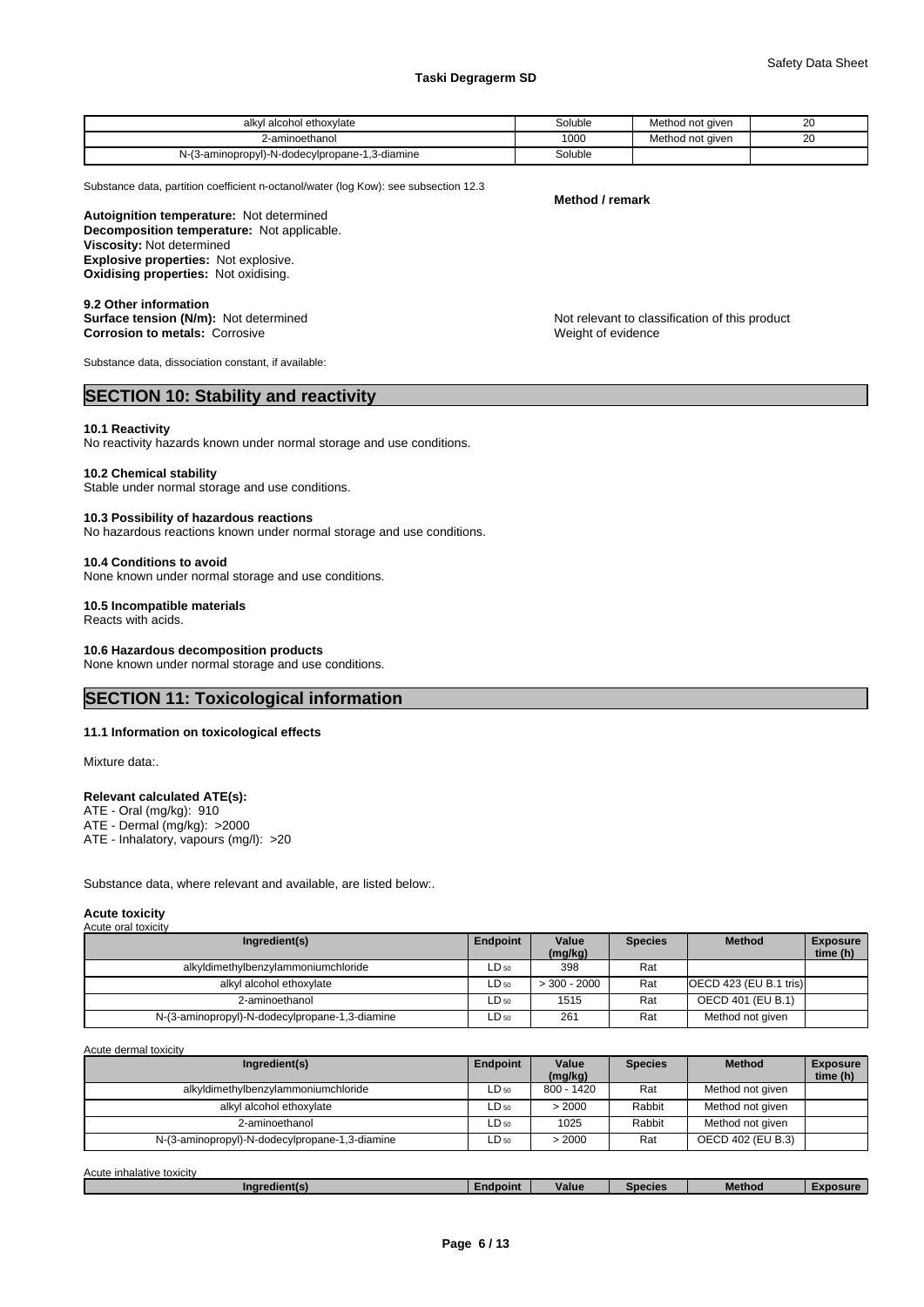# **Taski Degragerm SD**

|                                                | (mg/l)       |     |                    | time (h) |
|------------------------------------------------|--------------|-----|--------------------|----------|
| alkyldimethylbenzylammoniumchloride            | No data      |     |                    |          |
|                                                | available    |     |                    |          |
| alkyl alcohol ethoxylate                       | No data      |     |                    |          |
|                                                | available    |     |                    |          |
| 2-aminoethanol                                 | No mortality | Rat | Non guideline test | 6        |
|                                                | observed     |     |                    |          |
| N-(3-aminopropyl)-N-dodecylpropane-1,3-diamine | No data      |     |                    |          |
|                                                | available    |     |                    |          |

# **Irritation and corrosivity** Skin irritation and corrosivity

| <b>ONIT ILLIGHOLL GEIG COLLUSIVILY</b>         |              |                |                   |                      |
|------------------------------------------------|--------------|----------------|-------------------|----------------------|
| Ingredient(s)                                  | Result       | <b>Species</b> | <b>Method</b>     | <b>Exposure time</b> |
| alkyldimethylbenzylammoniumchloride            | Corrosive    |                | Method not given  |                      |
| alkyl alcohol ethoxylate                       | Not irritant | Rabbit         | OECD 404 (EU B.4) |                      |
| 2-aminoethanol                                 | Corrosive    | Rabbit         | OECD 404 (EU B.4) |                      |
| N-(3-aminopropyl)-N-dodecylpropane-1,3-diamine | Corrosive    | Rabbit         | OECD 404 (EU B.4) | 4 hour(s)            |

Eye irritation and corrosivity

| Ingredient(s)                                  | Result            | <b>Species</b> | <b>Method</b>     | <b>Exposure time</b> |
|------------------------------------------------|-------------------|----------------|-------------------|----------------------|
| alkyldimethylbenzylammoniumchloride            | Severe damage     |                | Method not given  |                      |
| alkyl alcohol ethoxylate                       | Severe damage     | Rabbit         | Method not given  |                      |
| 2-aminoethanol                                 | Severe damage     | Rabbit         | OECD 405 (EU B.5) |                      |
| N-(3-aminopropyl)-N-dodecylpropane-1,3-diamine | No data available |                |                   |                      |

#### Respiratory tract irritation and corrosivity

| Ingredient(s)                                  | Result                             | <b>Species</b> | <b>Method</b>    | <b>Exposure time</b> |
|------------------------------------------------|------------------------------------|----------------|------------------|----------------------|
| alkyldimethylbenzylammoniumchloride            | No data available                  |                |                  |                      |
| alkyl alcohol ethoxylate                       | No data available                  |                |                  |                      |
| 2-aminoethanol                                 | Irritating to<br>respiratory tract |                | Method not given |                      |
| N-(3-aminopropyl)-N-dodecylpropane-1,3-diamine | No data available                  |                |                  |                      |

**Sensitisation** Sensitisation by skin contact

| Ingredient(s)                                  | Result          | <b>Species</b> | <b>Method</b>       | Exposure time (h) |
|------------------------------------------------|-----------------|----------------|---------------------|-------------------|
| alkyldimethylbenzylammoniumchloride            | Not sensitising |                | Method not given    |                   |
| alkyl alcohol ethoxylate                       | Not sensitising | Guinea pig     | Method not given    |                   |
| 2-aminoethanol                                 | Not sensitising | Guinea pig     | OECD 406 (EU B.6) / |                   |
|                                                |                 |                | <b>GPMT</b>         |                   |
| N-(3-aminopropyl)-N-dodecylpropane-1,3-diamine | Not sensitising | Guinea pig     | OECD 406 (EU B.6) / |                   |
|                                                |                 |                | <b>Buehler test</b> |                   |

Sensitisation by inhalation

| Ingredient(s)                                  | Result            | <b>Species</b> | <b>Method</b> | <b>Exposure time</b> |
|------------------------------------------------|-------------------|----------------|---------------|----------------------|
| alkyldimethylbenzylammoniumchloride            | No data available |                |               |                      |
| alkyl alcohol ethoxylate                       | No data available |                |               |                      |
| 2-aminoethanol                                 | No data available |                |               |                      |
| N-(3-aminopropyl)-N-dodecylpropane-1,3-diamine | No data available |                |               |                      |

# **CMR effects (carcinogenicity, mutagenicity and toxicity for reproduction)** Mutagenicity

| Ingredient(s)                                                                       | <b>Result (in-vitro)</b>               | <b>Method</b>              | <b>Result (in-vivo)</b>                                    | <b>Method</b>        |
|-------------------------------------------------------------------------------------|----------------------------------------|----------------------------|------------------------------------------------------------|----------------------|
|                                                                                     |                                        | (in-vitro)                 |                                                            | (in-vivo)            |
| alkyldimethylbenzylammoniumchloride                                                 | No evidence for mutagenicity, negative |                            | <b>IOECD 471 (EU No data available</b>                     |                      |
|                                                                                     | test results                           | B.12/13)                   |                                                            |                      |
| alkyl alcohol ethoxylate                                                            | No evidence of genotoxicity, negative  | Method not                 | No evidence of genotoxicity, negative                      | Method not           |
|                                                                                     | test results                           | aiven                      | test results                                               | qiven                |
| 2-aminoethanol                                                                      | No evidence for mutagenicity, negative |                            | <b>OECD 471 (EU No evidence for mutagenicity, negative</b> | <b>OECD 474 (EUI</b> |
|                                                                                     | test results                           | B.12/13) OECD test results |                                                            | B.12                 |
|                                                                                     |                                        | 1473 OECD 4761             |                                                            |                      |
|                                                                                     |                                        | (Mouse                     |                                                            |                      |
|                                                                                     |                                        | ( <i>lymphoma</i>          |                                                            |                      |
| N-(3-aminopropyl)-N-dodecylpropane-1,3-diami No evidence for mutagenicity, negative |                                        |                            | <b>IOECD 471 (EUINo data available</b>                     |                      |
| ne                                                                                  | test results                           | <b>B.12/13) OECD</b>       |                                                            |                      |
|                                                                                     |                                        | 1473 OECD 4761             |                                                            |                      |

### **Carcinogenicity**

| Ingredient(s)                                  | <b>Effect</b>                                       |
|------------------------------------------------|-----------------------------------------------------|
| alkyldimethylbenzylammoniumchloride            | No data available                                   |
| alkyl alcohol ethoxylate                       | No evidence for carcinogenicity, weight-of-evidence |
| 2-aminoethanol                                 | No evidence for carcinogenicity, weight-of-evidence |
| N-(3-aminopropyl)-N-dodecylpropane-1,3-diamine | No data available                                   |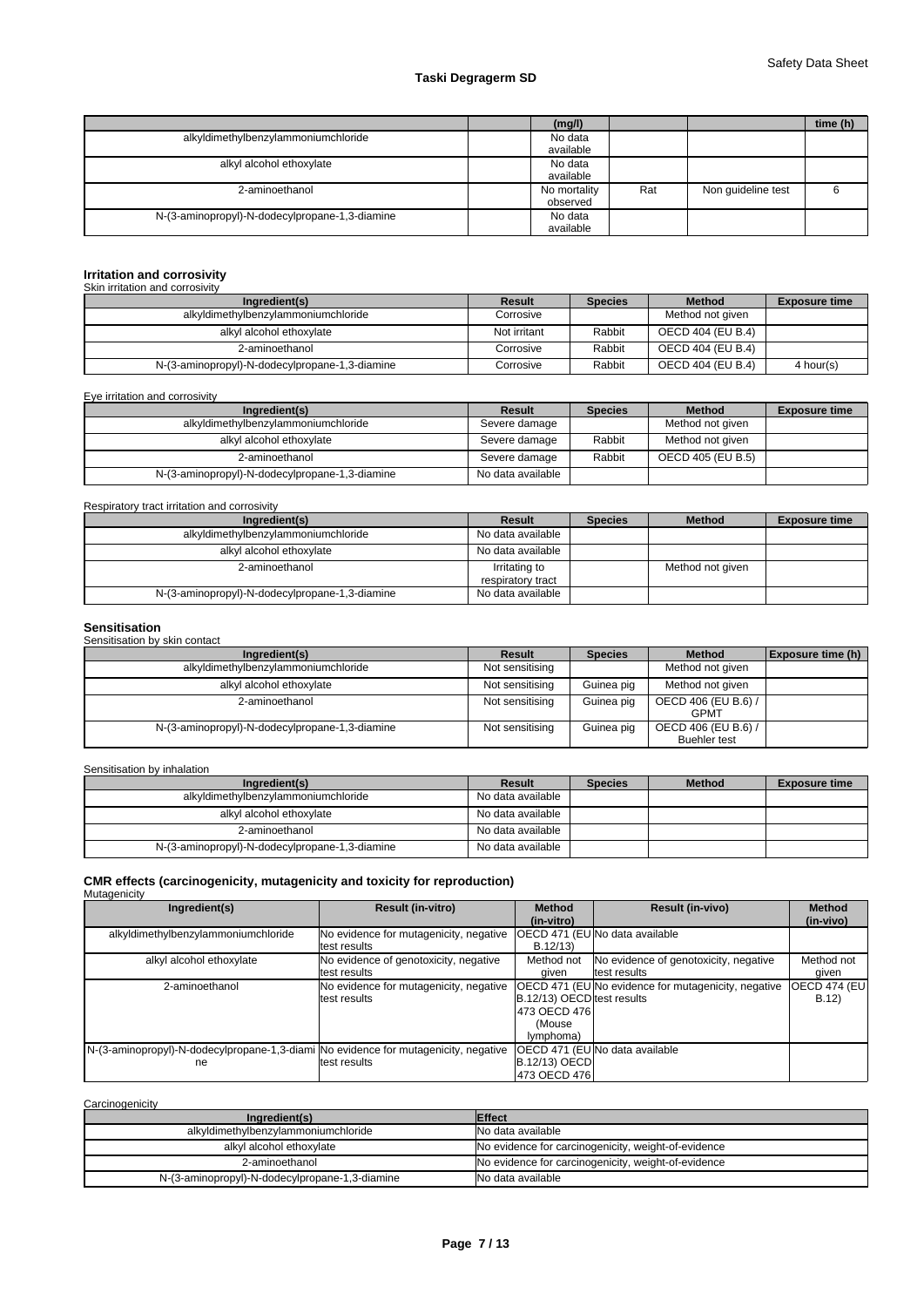#### Toxicity for reproduction

| Ingredient(s)                                          | Endpoint     | <b>Specific effect</b> | Value<br>$(mg/kg$ bw/d) | <b>Species</b> | <b>Method</b>                  | <b>Exposure</b><br>time | <b>Remarks and other effects</b><br>reported                                                             |
|--------------------------------------------------------|--------------|------------------------|-------------------------|----------------|--------------------------------|-------------------------|----------------------------------------------------------------------------------------------------------|
| alkyldimethylbenzylam<br>moniumchloride                |              |                        | No data<br>available    |                |                                |                         |                                                                                                          |
| alkyl alcohol ethoxylate                               | <b>NOAEL</b> | Teratogenic effects    | > 50                    | Rat            | Not known                      |                         | No known significant effects or<br>critical hazards                                                      |
| 2-aminoethanol                                         | <b>NOAEL</b> | Developmental toxicity | > 75                    | Rabbit         | OECD 414<br>(EU B.31),<br>oral |                         | $\vert$ 6 - 15 day(s) No evidence for developmental<br>toxicity No evidence for<br>reproductive toxicity |
| N-(3-aminopropyl)-N-do<br>decylpropane-1,3-diami<br>ne |              |                        | No data<br>available    |                |                                |                         | No evidence for reproductive<br>toxicity                                                                 |

# **Repeated dose toxicity** Sub-acute or sub-chronic oral toxicity

#### **Ingredient(s) Endpoint Value** Species **(mg/kg bw/d) Species | Method | Exposure | Specific effects and organs | time (days) affected**  alkyldimethylbenzylammoniumchloride No data available<br>No data alkyl alcohol ethoxylate available 2-aminoethanol NOAEL 300 Rat 75 N-(3-aminopropyl)-N-dodecylpropane-1,3-diamine No data available

#### Sub-chronic dermal toxicity

| Ingredient(s)                                  | Endpoint | Value<br>(mg/kg bw/d) | <b>Species</b> | <b>Method</b> | time (days) l | Exposure Specific effects and organs<br>affected |
|------------------------------------------------|----------|-----------------------|----------------|---------------|---------------|--------------------------------------------------|
| alkyldimethylbenzylammoniumchloride            |          | No data               |                |               |               |                                                  |
|                                                |          | available             |                |               |               |                                                  |
| alkyl alcohol ethoxylate                       |          | No data               |                |               |               |                                                  |
|                                                |          | available             |                |               |               |                                                  |
| 2-aminoethanol                                 |          | No data               |                |               |               |                                                  |
|                                                |          | available             |                |               |               |                                                  |
| N-(3-aminopropyl)-N-dodecylpropane-1,3-diamine |          | No data               |                |               |               |                                                  |
|                                                |          | available             |                |               |               |                                                  |

#### Sub-chronic inhalation toxicity

| Ingredient(s)                                  | Endpoint | Value<br>(mg/kg bw/d) | <b>Species</b> | <b>Method</b> | time (days) | <b>Exposure   Specific effects and organs  </b><br>affected |
|------------------------------------------------|----------|-----------------------|----------------|---------------|-------------|-------------------------------------------------------------|
| alkyldimethylbenzylammoniumchloride            |          | No data<br>available  |                |               |             |                                                             |
| alkyl alcohol ethoxylate                       |          | No data<br>available  |                |               |             |                                                             |
| 2-aminoethanol                                 |          | No data<br>available  |                |               |             |                                                             |
| N-(3-aminopropyl)-N-dodecylpropane-1,3-diamine |          | No data<br>available  |                |               |             |                                                             |

#### Chronic toxicity

| Ingredient(s)                                          | <b>Exposure</b> | <b>Endpoint</b> | Value                                      | <b>Species</b> | <b>Method</b> | <b>Exposure</b> | Specific effects and                            | Remark |
|--------------------------------------------------------|-----------------|-----------------|--------------------------------------------|----------------|---------------|-----------------|-------------------------------------------------|--------|
|                                                        | route           |                 | $\left \frac{\text{mg}}{\text{kg}}\right $ |                |               | time            | organs affected                                 |        |
| alkyldimethylbenzylam<br>moniumchloride                |                 |                 | No data<br>available                       |                |               |                 |                                                 |        |
| alkyl alcohol ethoxylate                               | Oral            | <b>NOAEL</b>    | 50                                         | Rat            | aiven         |                 | Method not 24 month(s) Effects on organ weights |        |
| 2-aminoethanol                                         |                 |                 | No data<br>available                       |                |               |                 |                                                 |        |
| N-(3-aminopropyl)-N-do<br>decylpropane-1,3-diami<br>ne |                 |                 | No data<br>available                       |                |               |                 |                                                 |        |

# STOT-single exposure

| Ingredient(s)                                  | Affected organ(s) |
|------------------------------------------------|-------------------|
| alkyldimethylbenzylammoniumchloride            | No data available |
| alkyl alcohol ethoxylate                       | Not applicable    |
| 2-aminoethanol                                 | No data available |
| N-(3-aminopropyl)-N-dodecylpropane-1,3-diamine | Not applicable    |

STOT-repeated exposure

| Ingredient(s)                                  | Affected organ(s) |
|------------------------------------------------|-------------------|
| alkyldimethylbenzylammoniumchloride            | No data available |
| alkyl alcohol ethoxylate                       | Not applicable    |
| 2-aminoethanol                                 | No data available |
| N-(3-aminopropyl)-N-dodecylpropane-1,3-diamine | Kidneys           |

#### **Aspiration hazard**

Substances with an aspiration hazard (H304), if any, are listed in section 3. If relevant, see section 9 for dynamic viscosity and relative density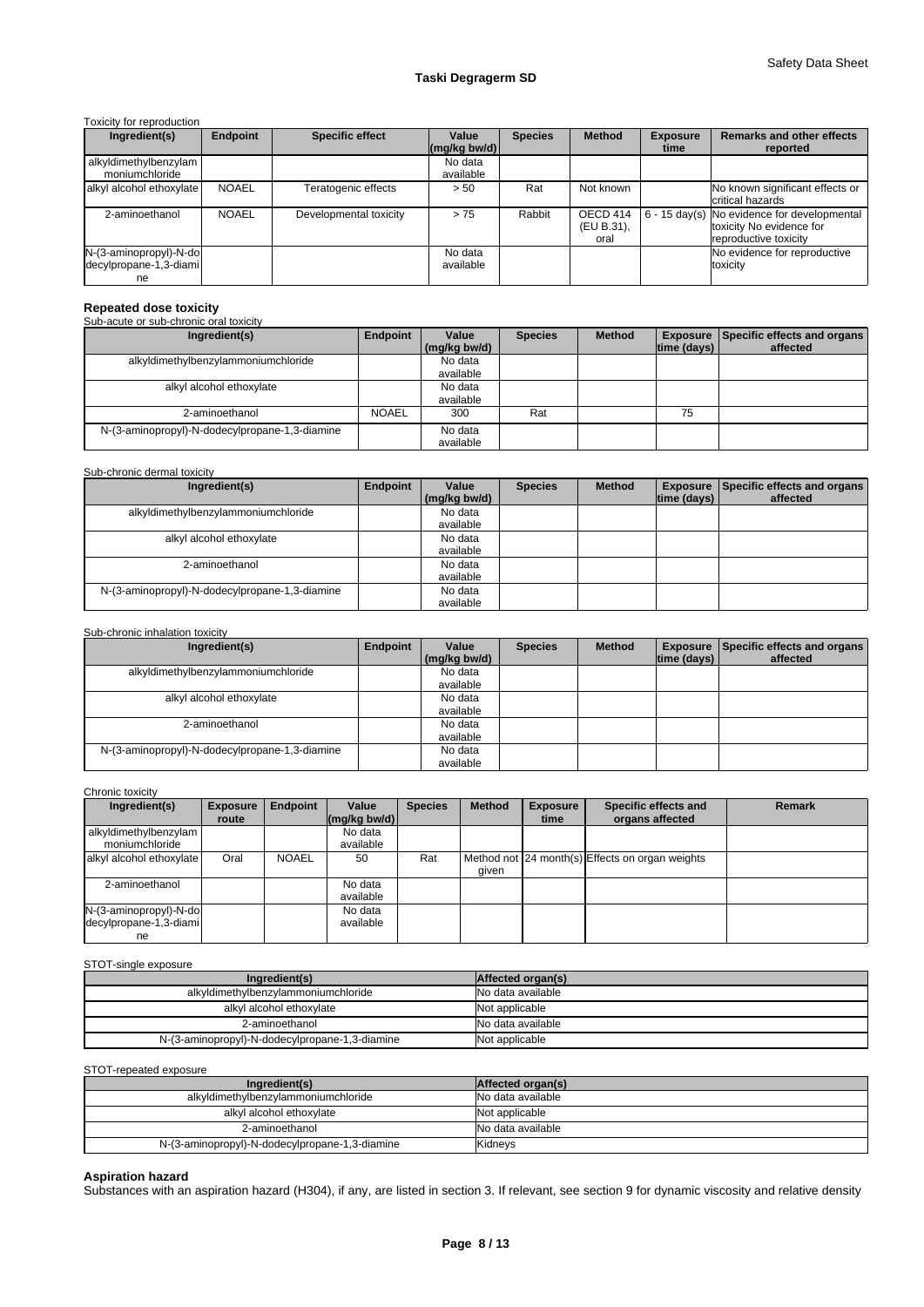of the product.

#### **Potential adverse health effects and symptoms**

Effects and symptoms related to the product, if any, are listed in subsection 4.2.

# **SECTION 12: Ecological information**

#### **12.1 Toxicity**

No data is available on the mixture.

Substance data, where relevant and available, are listed below:

# **Aquatic short-term toxicity** Aquatic short-term toxicity - fish

| Ingredient(s)                                  | Endpoint  | Value<br>(mg/l) | <b>Species</b> | <b>Method</b>                     | <b>Exposure</b><br>time (h) |
|------------------------------------------------|-----------|-----------------|----------------|-----------------------------------|-----------------------------|
| alkyldimethylbenzylammoniumchloride            | $LC_{50}$ | $> 0.1 - 1$     | Fish           | Method not given                  | 96                          |
| alkyl alcohol ethoxylate                       | $LC_{50}$ | 1 - 10          |                | Cyprinus carpio OECD 203 (EU C.1) | 96                          |
| 2-aminoethanol                                 | $LC_{50}$ | 349             |                | Cyprinus carpio OECD 203 (EU C.1) | 96                          |
| N-(3-aminopropyl)-N-dodecylpropane-1,3-diamine | $LC_{50}$ | 0.45            | Lepomis        | OPP 72-1, static (EPA)            | 96                          |
|                                                |           |                 | macrochirus    |                                   |                             |

| Aquatic short-term toxicity - crustacea        |           |                 |                         |                                         |                             |
|------------------------------------------------|-----------|-----------------|-------------------------|-----------------------------------------|-----------------------------|
| Ingredient(s)                                  | Endpoint  | Value<br>(mg/l) | <b>Species</b>          | <b>Method</b>                           | <b>Exposure</b><br>time (h) |
| alkyldimethylbenzylammoniumchloride            | $EC_{50}$ | 0.02            | Daphnia                 | Method not given                        | 48                          |
| alkyl alcohol ethoxylate                       | $EC_{50}$ | 1 - 10          | Daphnia<br>magna Straus | OECD 202, static                        | 48                          |
| 2-aminoethanol                                 | $EC_{50}$ | 65              | Daphnia<br>magna Straus | OECD 202. static                        | 48                          |
| N-(3-aminopropyl)-N-dodecylpropane-1,3-diamine | $EC_{50}$ | 0.073           | Daphnia<br>magna Straus | EPA-OPPTS 850.1010<br>OECD 202 (EU C.2) | 48                          |

#### Aquatic short-term toxicity - algae

| Ingredient(s)                                  | Endpoint    | Value<br>(mg/l) | <b>Species</b>                         | <b>Method</b>                     | <b>Exposure</b><br>time (h) |
|------------------------------------------------|-------------|-----------------|----------------------------------------|-----------------------------------|-----------------------------|
| alkyldimethylbenzylammoniumchloride            | EC 50       | 0.06            | Pseudokirchner<br>iella<br>subcapitata | OECD 201 (EU C.3)                 | 96                          |
| alkyl alcohol ethoxylate                       | EC 50       | 1 - 10          | Desmodesmus<br>subspicatus             | OECD 201. static                  | 72                          |
| 2-aminoethanol                                 | <b>NOEC</b> |                 | Pseudokirchner<br>iella<br>subcapitata | OECD 201 (EU C.3)                 | 72                          |
| N-(3-aminopropyl)-N-dodecylpropane-1,3-diamine | $E1$ C 50   | 0.054           | iella<br>subcapitata                   | Pseudokirchnen EPA OPPTS 850.5400 | 96                          |

#### Aquatic short-term toxicity - marine species

| Ingredient(s)                                  | Endpoint | Value<br>(mg/l)      | <b>Species</b> | <b>Method</b> | <b>Exposure</b><br>time (days) |
|------------------------------------------------|----------|----------------------|----------------|---------------|--------------------------------|
| alkyldimethylbenzylammoniumchloride            |          | No data<br>available |                |               |                                |
| alkyl alcohol ethoxylate                       |          | No data<br>available |                |               | -                              |
| 2-aminoethanol                                 |          | No data<br>available |                |               |                                |
| N-(3-aminopropyl)-N-dodecylpropane-1,3-diamine |          | No data<br>available |                |               |                                |

| Impact on sewage plants - toxicity to bacteria |                 |                 |                     |                                           |                         |
|------------------------------------------------|-----------------|-----------------|---------------------|-------------------------------------------|-------------------------|
| Ingredient(s)                                  | <b>Endpoint</b> | Value<br>(mg/l) | <b>Inoculum</b>     | <b>Method</b>                             | <b>Exposure</b><br>time |
| alkyldimethylbenzylammoniumchloride            | $EC_{20}$       | 10              | Activated<br>sludge | OECD 209                                  | $0.5$ hour(s)           |
| alkyl alcohol ethoxylate                       | $EC_{10}$       | >10000          | Activated<br>sludge | DIN 38412 / Part 8                        | 17 hour(s)              |
| 2-aminoethanol                                 | $EC_{50}$       | >1000           | Activated<br>sludge | DIN EN ISO<br>8192-OECD<br>209-88/302/EEC | 3 hour(s)               |
| N-(3-aminopropyl)-N-dodecylpropane-1,3-diamine | $EC_{50}$       | 18              | Activated<br>sludge | OECD 209                                  | 3 hour(s)               |

# **Aquatic long-term toxicity** Aquatic long-term toxicity - fish

| Aguatic Ibrig-term toxicity - iisii |          |                 |                |               |                  |                         |  |  |  |
|-------------------------------------|----------|-----------------|----------------|---------------|------------------|-------------------------|--|--|--|
| Ingredient(s)                       | Endpoint | Value<br>(mg/l) | <b>Species</b> | <b>Method</b> | Exposure<br>time | <b>Effects observed</b> |  |  |  |
| alkvidimethvibenzvlammoniumchloride |          | No data         |                |               |                  |                         |  |  |  |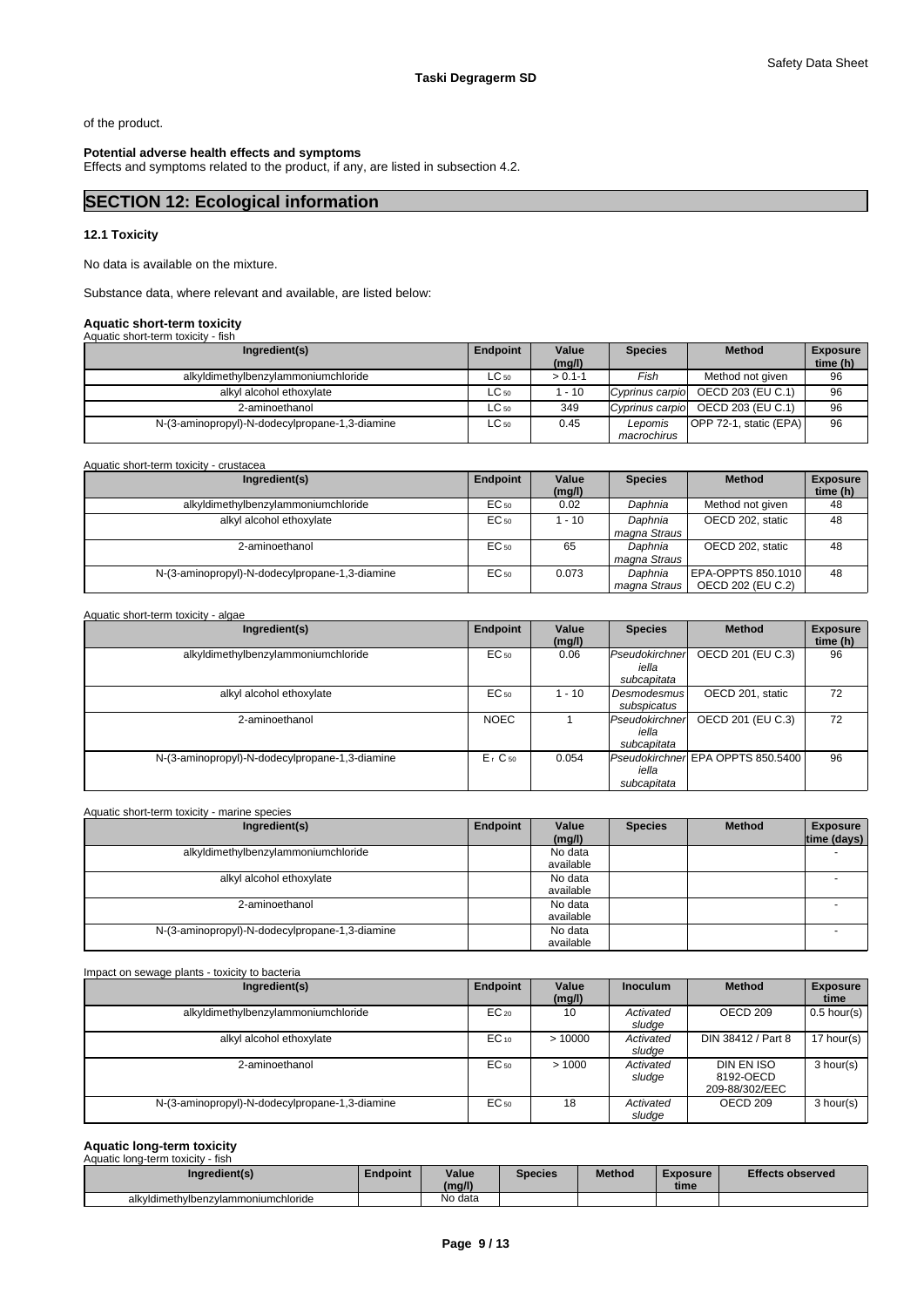# **Taski Degragerm SD**

|                                                |             | available |                 |                 |                     |  |
|------------------------------------------------|-------------|-----------|-----------------|-----------------|---------------------|--|
| alkyl alcohol ethoxylate                       |             | No data   |                 |                 |                     |  |
|                                                |             | available |                 |                 |                     |  |
| 2-aminoethanol                                 | <b>NOEC</b> | 1.2       | Oryzias latipes | <b>OECD 210</b> | $30 \text{ day(s)}$ |  |
| N-(3-aminopropyl)-N-dodecylpropane-1,3-diamine |             | No data   |                 |                 |                     |  |
|                                                |             | available |                 |                 |                     |  |

### Aquatic long-term toxicity - crustacea

| Ingredient(s)                                  | Endpoint    | Value     | <b>Species</b> | <b>Method</b> | <b>Exposure</b> | <b>Effects observed</b> |
|------------------------------------------------|-------------|-----------|----------------|---------------|-----------------|-------------------------|
|                                                |             | (mg/l)    |                |               | time            |                         |
| alkyldimethylbenzylammoniumchloride            |             | No data   |                |               |                 |                         |
|                                                |             | available |                |               |                 |                         |
| alkyl alcohol ethoxylate                       |             | No data   |                |               |                 |                         |
|                                                |             | available |                |               |                 |                         |
| 2-aminoethanol                                 | <b>NOEC</b> | 0.85      | Daphnia        | OECD 211      | $21$ day(s)     |                         |
|                                                |             |           | maqna          |               |                 |                         |
| N-(3-aminopropyl)-N-dodecylpropane-1,3-diamine | <b>NOEC</b> | 0.024     | Daphnia        | OECD 211      | $21$ day(s)     |                         |
|                                                |             |           | magna          |               |                 |                         |

# Aquatic toxicity to other aquatic benthic organisms, including sediment-dwelling organisms, if available:

| Ingredient(s)                                  | Endpoint | Value<br>(mg/kg dw<br>sediment) | <b>Species</b> | <b>Method</b> | <b>Exposure</b><br> time (days) | <b>Effects observed</b> |
|------------------------------------------------|----------|---------------------------------|----------------|---------------|---------------------------------|-------------------------|
| alkyldimethylbenzylammoniumchloride            |          | No data<br>available            |                |               | <b>.</b>                        |                         |
| alkyl alcohol ethoxylate                       |          | No data<br>available            |                |               | - -                             |                         |
| 2-aminoethanol                                 |          | No data<br>available            |                |               |                                 |                         |
| N-(3-aminopropyl)-N-dodecylpropane-1,3-diamine |          | No data<br>available            |                |               | <b>.</b>                        |                         |

**Terrestrial toxicity** Terrestrial toxicity - soil invertebrates, including earthworms, if available:

| Ingredient(s)                                  | Endpoint    | Value              | <b>Species</b> | <b>Method</b> | <b>Exposure</b>    | <b>Effects observed</b> |
|------------------------------------------------|-------------|--------------------|----------------|---------------|--------------------|-------------------------|
|                                                |             | (mg/kg dw<br>soil) |                |               | $ time$ (days) $ $ |                         |
| alkyldimethylbenzylammoniumchloride            |             | No data            |                |               |                    |                         |
|                                                |             | available          |                |               |                    |                         |
| alkyl alcohol ethoxylate                       | <b>NOEC</b> | 220                | Eisenia fetida |               |                    |                         |
| 2-aminoethanol                                 |             | No data            |                |               |                    |                         |
|                                                |             | available          |                |               |                    |                         |
| N-(3-aminopropyl)-N-dodecylpropane-1,3-diamine | $LD_{50}$   | >1000              | Eisenia fetida | OECD 207      | 14                 |                         |

### Terrestrial toxicity - plants, if available:

| Ingredient(s)                                  | Endpoint    | Value<br>(mg/kg dw<br>soil) | <b>Species</b>      | <b>Method</b> | <b>Exposure</b><br>$ time$ (days) $ $ | <b>Effects observed</b> |
|------------------------------------------------|-------------|-----------------------------|---------------------|---------------|---------------------------------------|-------------------------|
| alkyldimethylbenzylammoniumchloride            |             | No data<br>available        |                     |               |                                       |                         |
| alkyl alcohol ethoxylate                       | <b>NOEC</b> | 10                          | Lepidium<br>sativum | OECD 208      | - 1                                   |                         |
| 2-aminoethanol                                 |             | No data<br>available        |                     |               |                                       |                         |
| N-(3-aminopropyl)-N-dodecylpropane-1,3-diamine |             | No data<br>available        |                     |               | <b>.</b>                              |                         |

# Terrestrial toxicity - birds, if available:

| Ingredient(s)                                  | Endpoint | Value     | <b>Species</b> | <b>Method</b> | <b>Exposure</b> | <b>Effects observed</b> |
|------------------------------------------------|----------|-----------|----------------|---------------|-----------------|-------------------------|
|                                                |          |           |                |               | time (days)     |                         |
| alkyldimethylbenzylammoniumchloride            |          | No data   |                |               |                 |                         |
|                                                |          | available |                |               |                 |                         |
| alkyl alcohol ethoxylate                       |          | No data   |                |               |                 |                         |
|                                                |          | available |                |               |                 |                         |
| 2-aminoethanol                                 |          | No data   |                |               |                 |                         |
|                                                |          | available |                |               |                 |                         |
| N-(3-aminopropyl)-N-dodecylpropane-1,3-diamine |          | No data   |                |               |                 |                         |
|                                                |          | available |                |               |                 |                         |

#### Terrestrial toxicity - beneficial insects, if available:

| Ingredient(s)                                  | Endpoint | Value              | <b>Species</b> | <b>Method</b> | <b>Exposure</b> | <b>Effects observed</b> |
|------------------------------------------------|----------|--------------------|----------------|---------------|-----------------|-------------------------|
|                                                |          | (mg/kg dw<br>soil) |                |               | time (days)     |                         |
| alkyldimethylbenzylammoniumchloride            |          | No data            |                |               |                 |                         |
|                                                |          | available          |                |               |                 |                         |
| alkyl alcohol ethoxylate                       |          | No data            |                |               |                 |                         |
|                                                |          | available          |                |               |                 |                         |
| 2-aminoethanol                                 |          | No data            |                |               | <b>.</b>        |                         |
|                                                |          | available          |                |               |                 |                         |
| N-(3-aminopropyl)-N-dodecylpropane-1,3-diamine |          | No data            |                |               |                 |                         |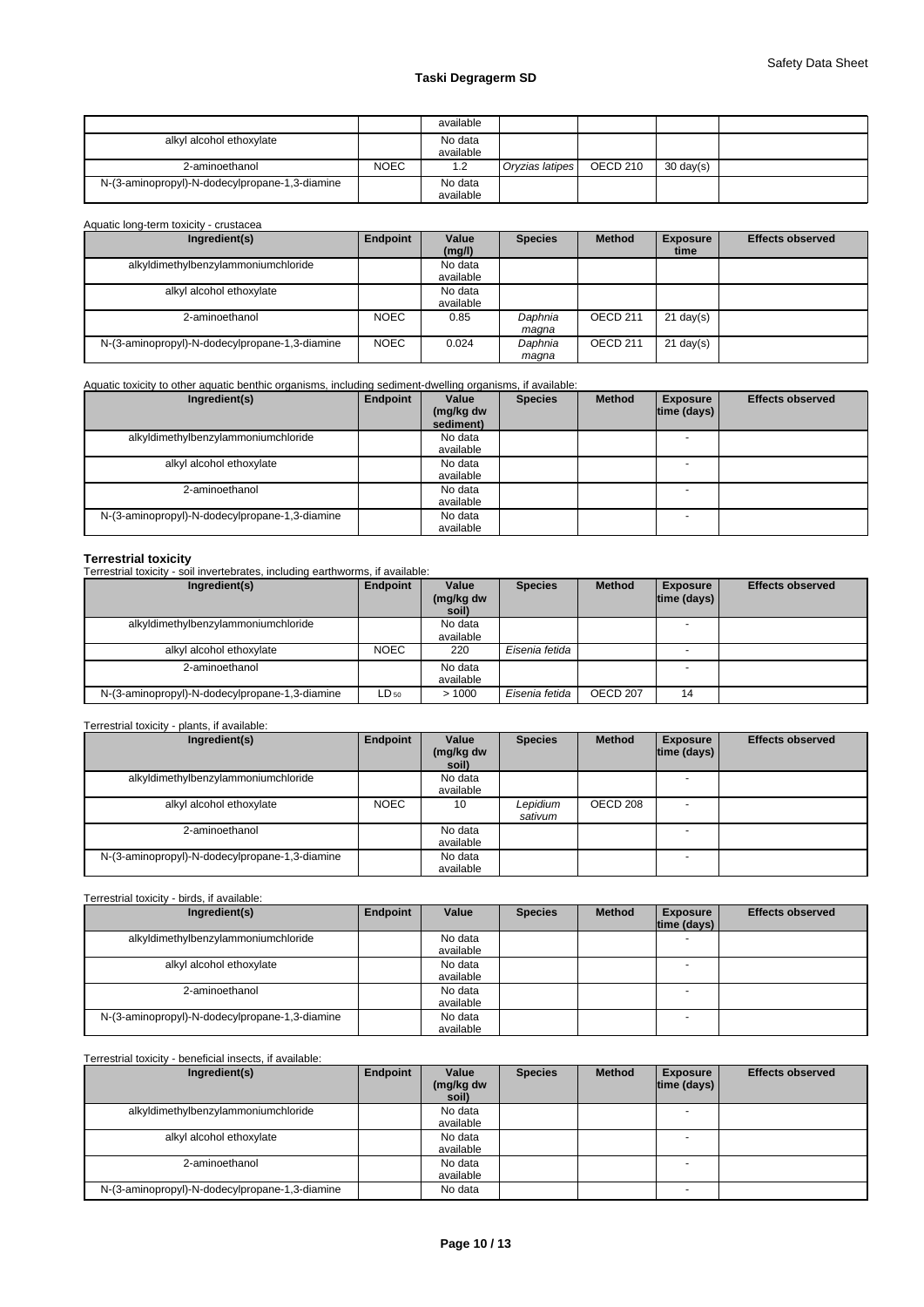|  | . |  |  |
|--|---|--|--|
|  |   |  |  |

#### Terrestrial toxicity - soil bacteria, if available:

| Ingredient(s)                                  | Endpoint    | Value<br>(mg/kg dw<br>soil) | <b>Species</b> | <b>Method</b> | <b>Exposure</b><br>$ time$ (days) $ $ | <b>Effects observed</b> |
|------------------------------------------------|-------------|-----------------------------|----------------|---------------|---------------------------------------|-------------------------|
| alkyldimethylbenzylammoniumchloride            |             | No data<br>available        |                |               |                                       |                         |
| alkyl alcohol ethoxylate                       |             | No data<br>available        |                |               |                                       |                         |
| 2-aminoethanol                                 |             | No data<br>available        |                |               |                                       |                         |
| N-(3-aminopropyl)-N-dodecylpropane-1,3-diamine | <b>NOEC</b> | 1000                        |                |               | 28                                    |                         |

### **12.2 Persistence and degradability**

**Abiotic degradation**

Abiotic degradation - photodegradation in air, if available:

Abiotic degradation - hydrolysis, if available:

Abiotic degradation - other processes, if available:

#### **Biodegradation**

Ready biodegradability - aerobic conditions

| Ingredient(s)                                  | <b>Inoculum</b> | Analytical                 | DT 50                                | <b>Method</b> | <b>Evaluation</b>     |
|------------------------------------------------|-----------------|----------------------------|--------------------------------------|---------------|-----------------------|
| alkyldimethylbenzylammoniumchloride            |                 | method<br>Oxygen depletion | >60%                                 | Read across   | Readily biodegradable |
| alkyl alcohol ethoxylate                       |                 | $CO2$ production           | > 60 % in 28                         | OECD 301B     | Readily biodegradable |
|                                                |                 |                            | day(s)                               |               |                       |
| 2-aminoethanol                                 |                 | DOC reduction              | > 90 % in 21<br>day(s)               | OECD 301A     | Readily biodegradable |
| N-(3-aminopropyl)-N-dodecylpropane-1,3-diamine |                 |                            | Oxygen depletion   79 % in 28 day(s) | OECD 301D     | Readily biodegradable |

Ready biodegradability - anaerobic and marine conditions, if available:

Degradation in relevant environmental compartments, if available:

# **12.3 Bioaccumulative potential**<br>Partition coefficient n-octanol/water (log Kow)

| annon coemcient rectangly water nod row r |                   |                  |                             |        |  |  |  |  |
|-------------------------------------------|-------------------|------------------|-----------------------------|--------|--|--|--|--|
| Ingredient(s)                             | Value             | <b>Method</b>    | <b>Evaluation</b>           | Remark |  |  |  |  |
| alkyldimethylbenzylammoniumchloride       | $0.5 - 1.58$      | Method not given | No bioaccumulation expected |        |  |  |  |  |
| alkyl alcohol ethoxylate                  | No data available |                  |                             |        |  |  |  |  |
| 2-aminoethanol                            | $-1.91$           | OECD 107         | No bioaccumulation expected |        |  |  |  |  |
| N-(3-aminopropyl)-N-dodecylpropane-1,     | $-0.66$           |                  | No bioaccumulation expected |        |  |  |  |  |
| 3-diamine                                 |                   |                  |                             |        |  |  |  |  |

| Bioconcentration factor (BCF)                                            |                   |                |               |                                              |        |  |  |  |
|--------------------------------------------------------------------------|-------------------|----------------|---------------|----------------------------------------------|--------|--|--|--|
| Ingredient(s)                                                            | Value             | <b>Species</b> | <b>Method</b> | <b>Evaluation</b>                            | Remark |  |  |  |
| alkyldimethylbenzylam<br>moniumchloride                                  | 0.5               |                |               | Method not given No bioaccumulation expected |        |  |  |  |
| alkyl alcohol ethoxylate No data available                               |                   |                |               |                                              |        |  |  |  |
| 2-aminoethanol                                                           | No data available |                |               |                                              |        |  |  |  |
| N-(3-aminopropyl)-N-do No data available<br>decylpropane-1,3-diami<br>ne |                   |                |               |                                              |        |  |  |  |

### **12.4 Mobility in soil**

| $12.7$ $1100$ , $1100$<br>Adsorption/Desorption to soil or sediment |                                      |                                                  |                   |                       |                                                                                                          |
|---------------------------------------------------------------------|--------------------------------------|--------------------------------------------------|-------------------|-----------------------|----------------------------------------------------------------------------------------------------------|
| Ingredient(s)                                                       | Adsorption<br>coefficient<br>Log Koc | <b>Desorption</b><br>coefficient<br>Log Koc(des) | <b>Method</b>     | Soil/sediment<br>type | <b>Evaluation</b>                                                                                        |
| alkyldimethylbenzylammoniumchloride                                 | No data available                    |                                                  |                   |                       |                                                                                                          |
| alkyl alcohol ethoxylate                                            | No data available                    |                                                  |                   |                       | Immobile in soil or sediment                                                                             |
| 2-aminoethanol                                                      | 0.067                                |                                                  | Model calculation |                       | Potential for mobility in soil,<br>soluble in water Adsorption<br>to solid soil phase is not<br>expected |
| N-(3-aminopropyl)-N-dodecylpropane-1,3-diamine                      | No data available                    |                                                  |                   |                       |                                                                                                          |

#### **12.5 Results of PBT and vPvB assessment**

Substances that fulfill the criteria for PBT/vPvB, if any, are listed in section 3.

#### **12.6 Other adverse effects**

No other adverse effects known.

# **SECTION 13: Disposal considerations**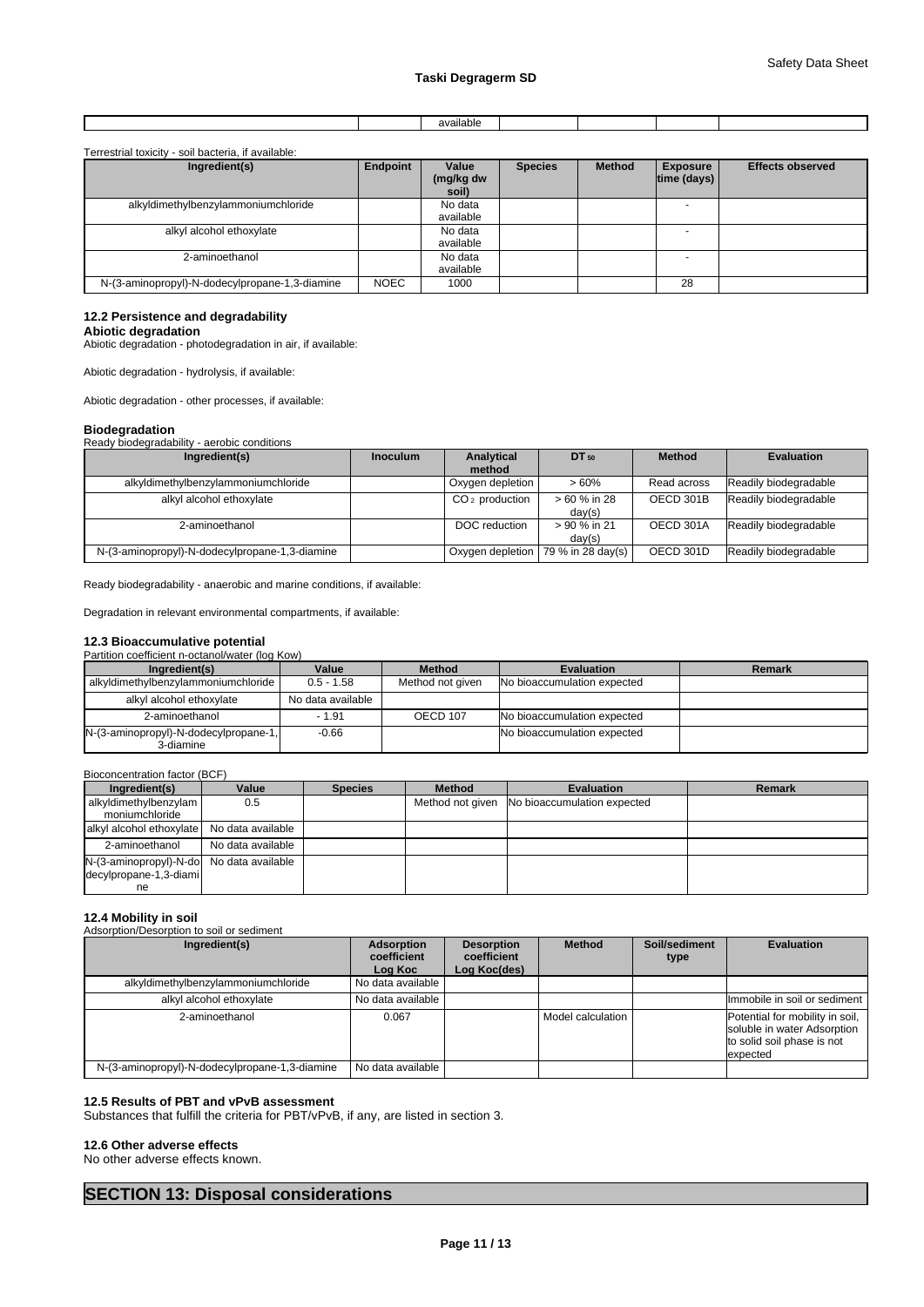The concentrated contents or contaminated packaging should be disposed of by a certified handler or according to the site permit. Release of waste to sewers is discouraged. The cleaned packaging

material is suitable for energy recovery or recycling in line with local legislation.

**13.1 Waste treatment methods Waste from residues / unused products:**

**European Waste Catalogue:** 20 01 15\* - alkalines.

**Empty packaging Recommendation:** Dispose of observing national or local regulations.

# **Suitable cleaning agents:** Water, if necessary with cleaning agent.

# **SECTION 14: Transport information**



**Land transport (ADR/RID), Sea transport (IMDG), Air transport (ICAO-TI / IATA-DGR)** 

- **14.1 UN number:** 3267
- **14.2 UN proper shipping name:**
- Corrosive liquid, basic, organic, n.o.s. ( alkyldimethylbenzylammoniumchloride )
- **14.3 Transport hazard class(es):**
- **Class:** 8
- **Label(s):** 8
- **14.4 Packing group:** III
- **14.5 Environmental hazards:**

**Environmentally hazardous:** Yes

**Marine pollutant:** Yes

**14.6 Special precautions for user:** None known.

**14.7 Transport in bulk according to Annex II of MARPOL and the IBC Code:** The product is not transported in bulk tankers.

**Other relevant information: ADR** 

**Classification code:** C7

**Tunnel restriction code:** E

**Hazard identification number:** 80

**IMO/IMDG**

**EmS:** F-A, S-B

The product has been classified, labelled and packaged in accordance with the requirements of ADR and the provisions of the IMDG Code Transport regulations include special provisions for certain classes of dangerous goods packed in limited quantities.

# **SECTION 15: Regulatory information**

#### **15.1 Safety, health and environmental regulations/legislation specific for the substance or mixture**

#### **EU regulations:**

• Regulation (EU) No 528/2012 on biocidal products

- Regulation (EC) No 1272/2008 CLP
- Regulation (EC) No. 1907/2006 REACH • Regulation (EC) No. 648/2004 - Detergents regulation

**Authorisations or restrictions (Regulation (EC) No 1907/2006, Title VII respectively Title VIII):** Not applicable.

### **Ingredients according to EC Detergents Regulation 648/2004**

non-ionic surfactants **1996 1997 1998 1998 1998 1998 1998 1998 1998 1998 1998 1998 1998 1998 1998 1999 1999 1999 1999 1999 1999 1999 1999 1999 1999 1999 1999 1999 199** 

disinfectants, perfumes, Limonene, Linalool, Eugenol

The surfactant(s) contained in this preparation complies(comply) with the biodegradability criteria as laid down in Regulation (EC) No. 648/2004 on detergents. Data to support this assertion are held at the disposal of the competent authorities of the Member States and will be made available to them, at their direct request or at the request of a detergent manufacturer.

#### **15.2 Chemical safety assessment**

A chemical safety assessment has not been carried out on the mixture

# **SECTION 16: Other information**

*The information in this document is based on our best present knowledge. However, it does not constitute a guarantee for any specific product features and does not establish a legally binding contract*